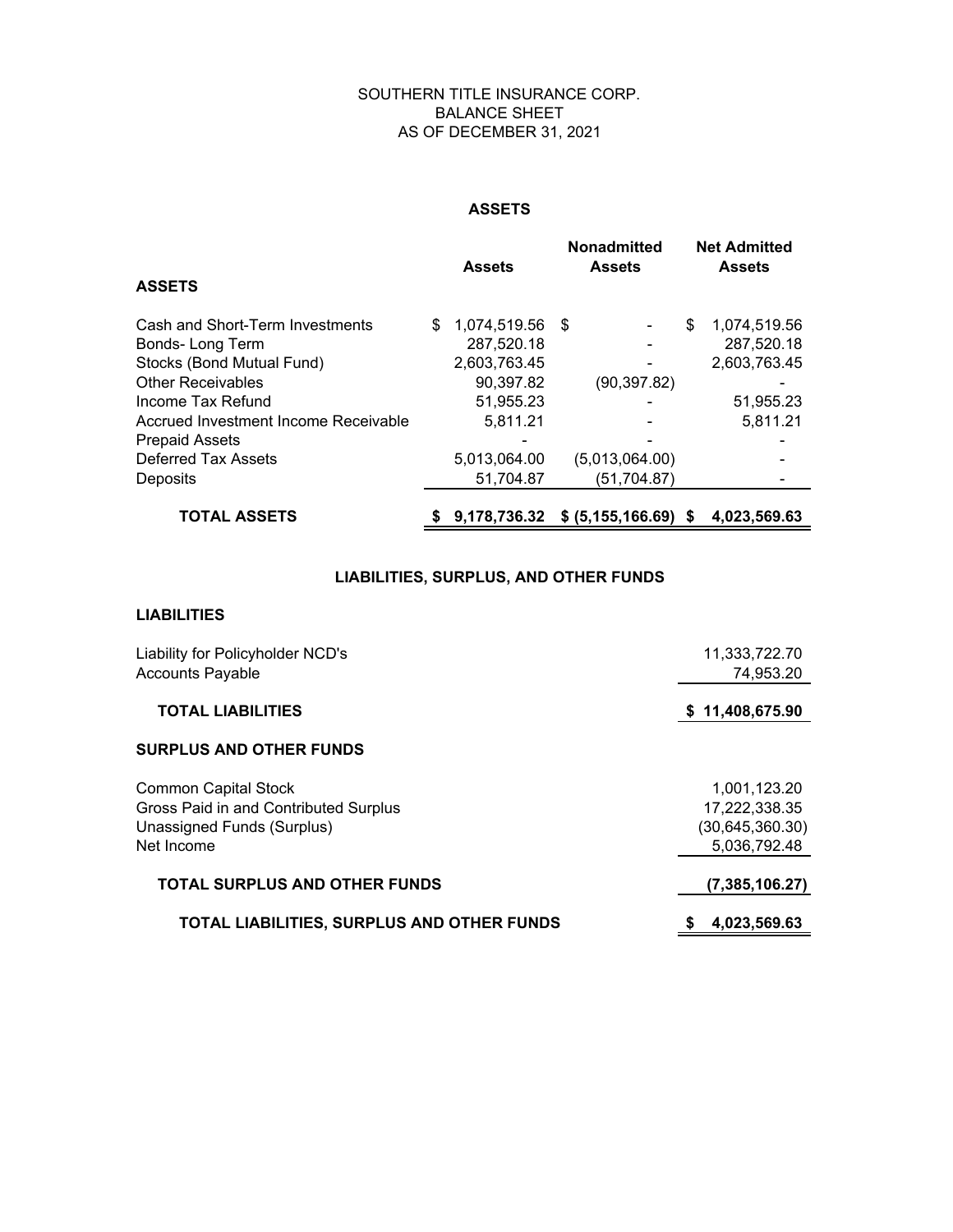#### SOUTHERN TITLE INSURANCE CORP. STATEMENT OF INCOME FOR THE PERIOD ENDING DECEMBER 31, 2021

#### **REVENUES**

| Investment Income                              | \$<br>40,524.57   |
|------------------------------------------------|-------------------|
| Net Realized Capital Gains or (Losses)         | 147,125.06        |
| Recoupments                                    | 28,038.91         |
| <b>Premiums Earned</b>                         | 3,301,363.52      |
| Settlement Income                              | 801,011.09        |
| Other Income                                   | 1,917.25          |
| <b>Cancellation of Debt Income</b>             | 1,025,983.53      |
| <b>TOTAL REVENUES</b>                          | 5,345,963.93      |
| <b>EXPENSES</b>                                |                   |
| Loss Expense                                   | 4,586.94          |
| <b>Telephone Expense</b>                       | 878.12            |
| <b>Accounting &amp; Auditing Expense</b>       | 73,747.50         |
| <b>Bad Debt Expense</b>                        | 2,596.82          |
| <b>Bank Service Fees</b>                       | 10,191.80         |
| <b>Document Handling Expense</b>               | 5,640.21          |
| Dues and Subscription Expense                  | 714.00            |
| Legal Expense                                  | 204,557.97        |
| Licenses & Taxes                               | 1,190.00          |
| Miscellaneous Expense                          | 1,042.17          |
| <b>Office Supplies</b>                         | 1,599.44          |
| Internet/Web Service Expense                   | 1,656.48          |
| Postage Expense                                | 770.00            |
| <b>TOTAL EXPENSES</b>                          | 309,171.45        |
| NET INCOME BEFORE FEDERAL INCOME TAXES         | 5,036,792.48      |
| <b>Federal Income Tax</b>                      |                   |
| <b>NET INCOME</b>                              | 5,036,792.48      |
| <b>CAPTIAL AND SURPLUS ACCOUNT</b>             |                   |
| Capital and Surplus at January 1, 2021         | (12, 423, 498.19) |
| Net Income                                     | 5,036,792.48      |
| Change in Deferred Taxes                       | (1,345,473.00)    |
| Change in Not Admitted Assets                  | 1,347,072.44      |
| Total Capital and Surplus at December 31, 2021 | (7, 385, 106.27)  |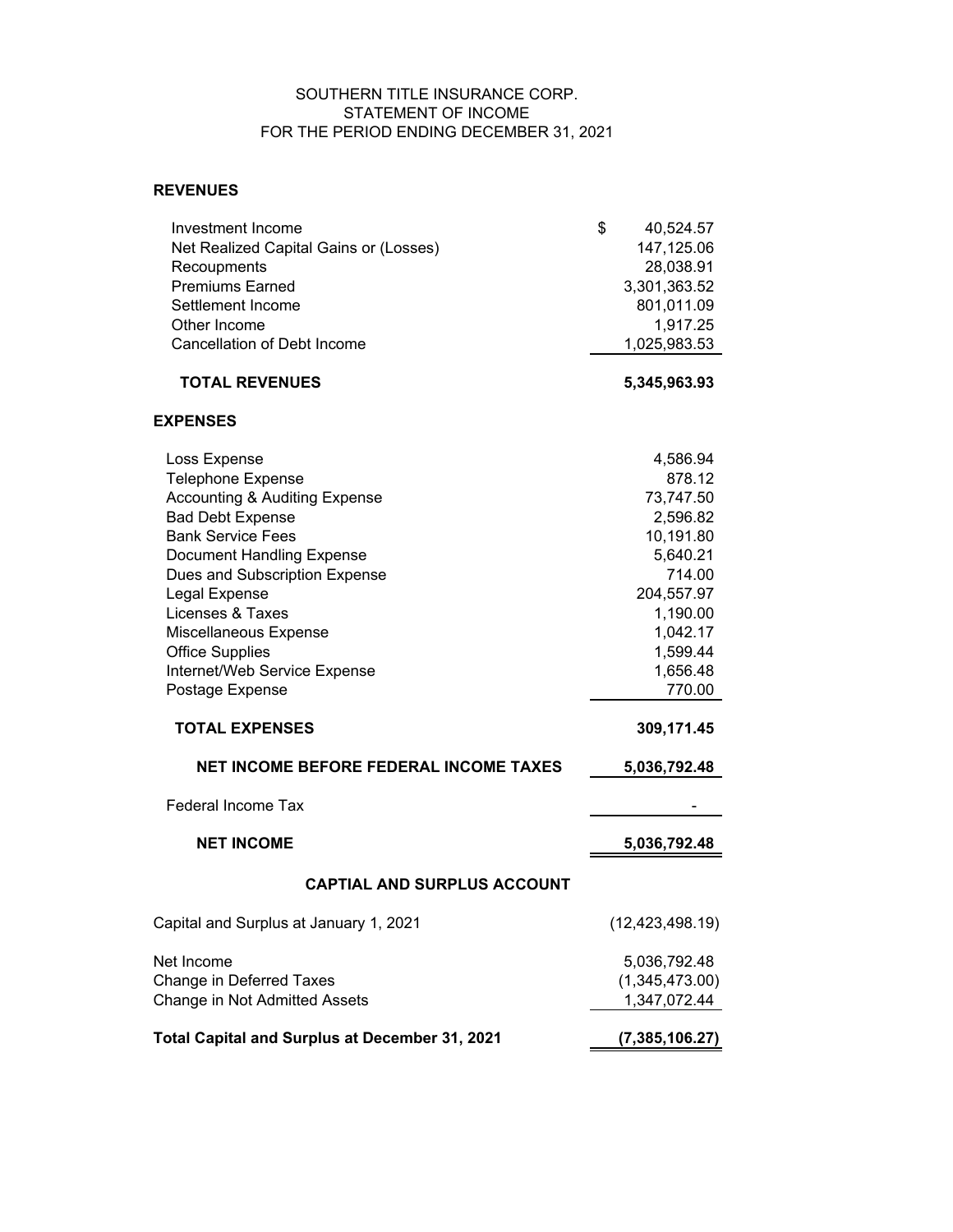#### SOUTHERN TITLE INSURANCE CORP. CASH FLOW STATEMENT FOR THE PERIOD ENDING DECEMBER 31, 2021

# **Cash from Operations:**

| Net investment income<br>Miscellaneous income<br>Benefits and loss related payments<br>Commissions, expenses and write-ins<br>Federal income taxes paid | \$<br>56,397.03<br>1,728,477.18<br>(672, 633.59)<br>(565, 173.23) |                   |
|---------------------------------------------------------------------------------------------------------------------------------------------------------|-------------------------------------------------------------------|-------------------|
| <b>Net Cash from Operations</b>                                                                                                                         |                                                                   | 547,067.39        |
| <b>Cash from Investments:</b>                                                                                                                           |                                                                   |                   |
| Proceeds from bonds sold, matured or repaid<br>Cost of bonds acquired                                                                                   | 1,256,715.51<br>(2,603,763.45)                                    |                   |
| <b>Net Cash from Investments</b>                                                                                                                        |                                                                   | (1,347,047.94)    |
| <b>Cash from Financing and Miscellaneous Sources:</b>                                                                                                   |                                                                   |                   |
| Dividends to stockholders<br>Other cash provided (applied)                                                                                              | 322,428.16                                                        |                   |
| <b>Net Cash from Financing and Miscellaneous Sources</b>                                                                                                |                                                                   | 322,428.16        |
| Net decrease (increase) in cash and short-term investments                                                                                              |                                                                   | (477, 552.39)     |
| Cash and short term investments, beginning of period                                                                                                    |                                                                   | 1,552,071.95      |
| Cash and short term investments, end of period                                                                                                          |                                                                   | 1,074,519.56<br>S |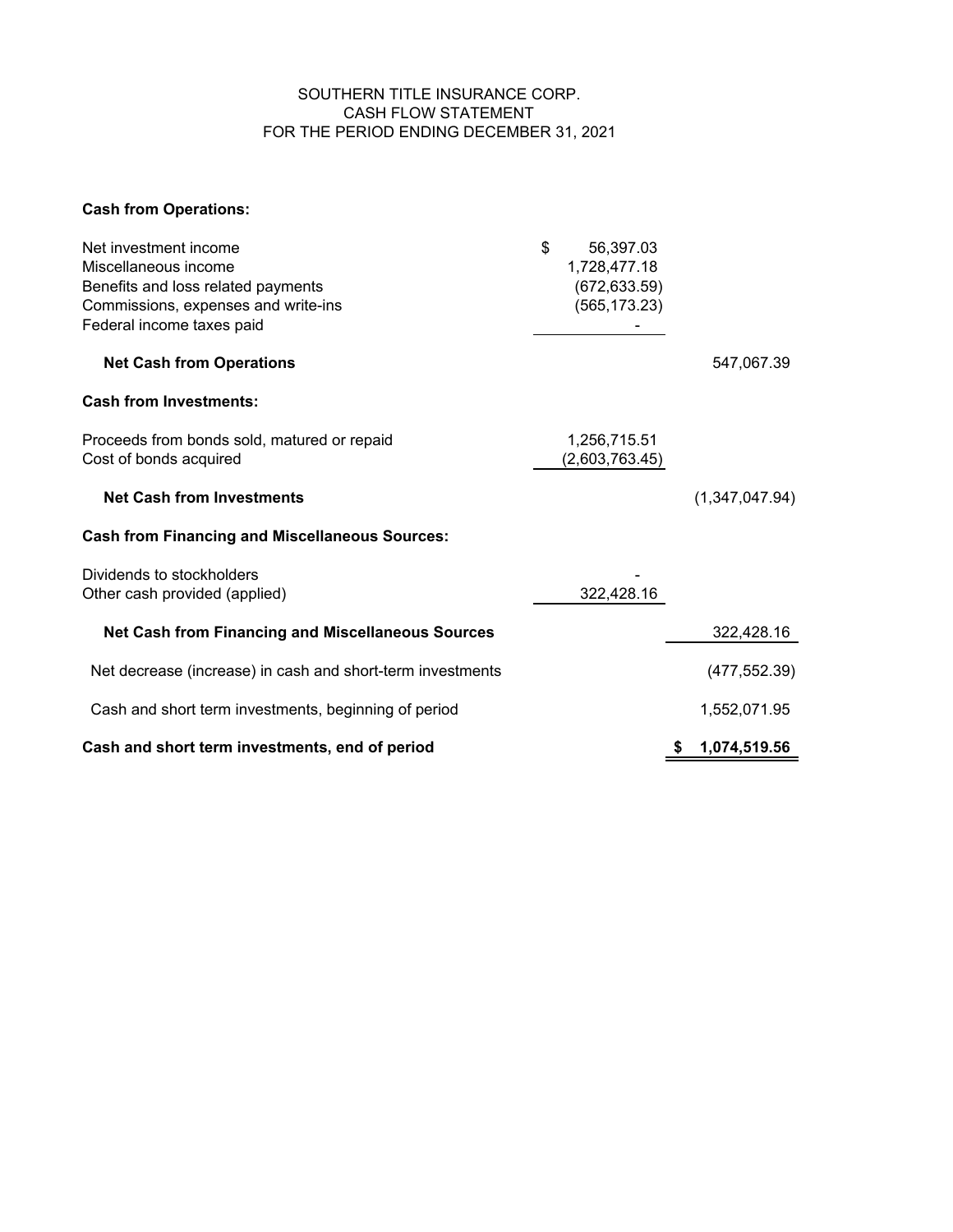## 1. **SUMMARY OF SIGNIFICANT ACCOUNTING POLICIES**

## A. Basis of Presentation

Southern Title Insurance Corporation, in Receivership (the "Company" or "Southern Title") prepares its statutory financial statements in conformity with accounting practices prescribed or permitted by the Commonwealth of Virginia. Effective January 1, 2001, the Commonwealth of Virginia required that insurance companies domiciled in the Commonwealth of Virginia prepare their statutory basis financial statements in conformity with accounting practices and procedures prescribed or permitted by the National Association of Insurance Commissioners ("NAIC") subject to any deviations prescribed or permitted by the Commissioner of Insurance for the Commonwealth of Virginia.

A reconciliation of the Company's net income and surplus between NAIC standard accounting practices and procedures ("SAP") and practices prescribed or permitted by the Commonwealth of Virginia is shown below:

|               |                                                             | State of Domicile | 12/31/2021      | 12/31/2020     |
|---------------|-------------------------------------------------------------|-------------------|-----------------|----------------|
|               | <b>NET INCOME:</b>                                          |                   |                 |                |
|               | Southern Title State Basis (Page 4, Line 15, Columns 1 & 3) | Virginia          | \$5,036,792     | \$1,321,656    |
| 2.            | State Prescribed Practices that Increase/Decrease           |                   |                 |                |
|               | NAIC SAP: e.g., Depreciation of Fixed Assets                |                   | $\theta$        | $\theta$       |
| $\mathcal{F}$ | State Prescribed Practices that Increase/Decrease           |                   |                 |                |
|               | NAIC SAP: e.g., Depreciation, Home Office Property          |                   | $\theta$        |                |
| 4.            | NAIC SAP<br>$(1-2-3=4)$                                     |                   | \$5,036,792     | \$1,321,656    |
|               | <b>SURPLUS:</b>                                             |                   |                 |                |
| 5.            | Southern Title State Basis (Page 3, Line 32, Columns 1 & 2) |                   | (7,385,106)     | (12, 423, 498) |
| 6.            | State Prescribed Practices that Increase/Decrease           |                   |                 |                |
|               | NAIC SAP: e.g., Goodwill, Net                               |                   |                 |                |
|               | e.g., Fixed Assets, Net                                     |                   | 0               | 0              |
| 7.            | State Prescribed Practices that Increase/Decrease           |                   |                 |                |
|               | NAIC SAP: e.g., Home Office Property                        |                   |                 |                |
| 8.            | NAIC SAP<br>$(5-6-7=8)$                                     |                   | $(\$7,385,106)$ | (\$12,423,498) |
|               |                                                             |                   |                 |                |

#### B. Receivership

On December 20, 2011, in a case styled Commonwealth of Virginia ex rel. State Corporation Commission v. Southern Title Insurance Corporation and Manju S. Ganeriwala, Treasurer of Virginia, the Circuit Court of the City of Richmond, Virginia (the "Court") found that Southern Title was in a condition where any further transaction of business would be hazardous to the policyholders, creditors, subscribers, and the public. Therefore, pursuant to Title 38.2, Chapters 10 and 15 of the Virginia Code, the Court issued its Final Order Appointing Receiver for Rehabilitation or Liquidation (the "Receivership Order") appointing the State Corporation Commission of the Commonwealth of Virginia (the "Commission") as Receiver of Southern Title, and the then Commissioner of Insurance was appointed as Deputy Receiver. On January 5, 2018, pursuant to Title 38.2, Chapters 10 and 15 of the Virginia Code, the Commission entered an updated order and appointed Scott A. White, the Commissioner of Insurance for the Bureau of Insurance for the Commonwealth of Virginia (the "Bureau"), as Deputy Receiver. On April 13, 2018, the Fifth Directive of the Deputy Receiver Appointing Special Deputy Receiver was issued, which appointed Donald C. Beatty, Deputy Commissioner for the Commission, as Special Deputy Receiver.

As of September 15, 2011, the Company voluntarily ceased soliciting any new contracts or policies of insurance or reinsurance. On that same date, all agents of the Company received notice of termination. The Commission subsequently issued an order of suspension on September 19, 2011, and an impairment order on November 4, 2011, because the Company no longer met minimum capital and reserve requirements.

Prior to receivership, the Company was licensed to conduct business in the following states: Alabama, Arkansas, Colorado, Delaware, District of Columbia, Florida, Georgia, Louisiana, Maryland, Mississippi, Nevada, New Jersey, New Mexico, North Carolina, Ohio, Pennsylvania, South Carolina, Tennessee, Texas, Virginia, and West Virginia. The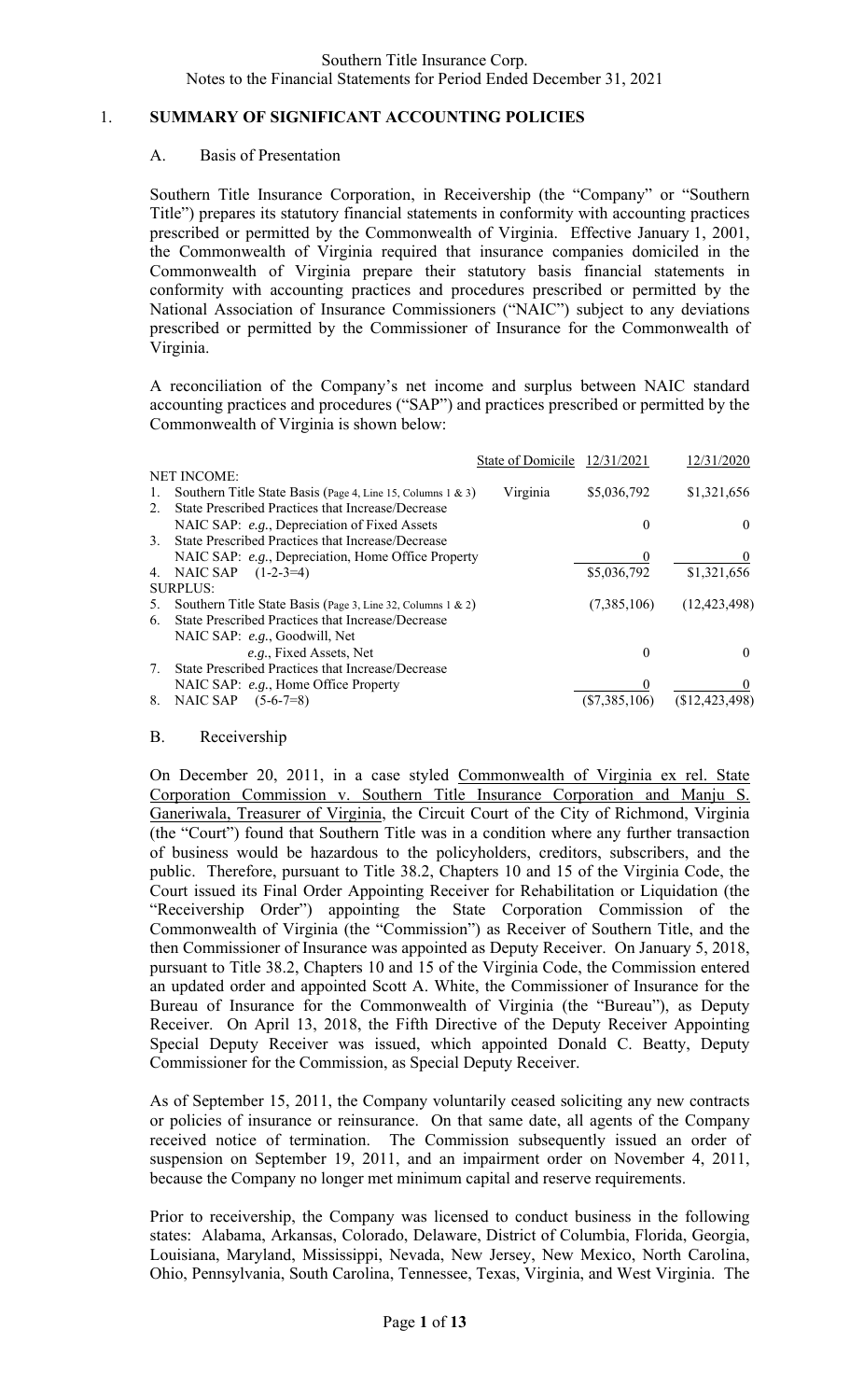Company withdrew from New Mexico in 2009, Texas in 2010, and Ohio in 2011. The Company's license became inactive in Alabama and Georgia prior to receivership and inactive in Delaware, the District of Columbia, and Tennessee post-receivership. The Company's license has been revoked, suspended, or is under review for such action in its domiciliary state of Virginia and in Arkansas, Colorado, Florida, Louisiana, Maryland, Mississippi, Nevada, South Carolina, and West Virginia.

The Receivership Order directed the Receiver, Deputy Receiver, and the Special Deputy Receiver to take control and possession of the Companies' property and affairs. The Deputy Receiver takes the place of the Board of Directors for the purpose of answering the various "General Interrogatories." Also, the "General Interrogatories" have been answered to the best of the Deputy Receiver's and his authorized representatives' knowledge and may be subject to change. Information for periods prior to December 20, 2011, is presented as previously reported to the Bureau by the Company or as presented in the books and records of the Company.

On December 21, 2011, the Deputy Receiver adopted a receivership appeal procedure for appeals or challenges of any decision made by the Deputy Receiver with respect to all claims against the Company in the Second Directive Adopting Receivership Appeal Procedure.

On August 23, 2012, the Deputy Receiver issued the Third Directive of Deputy Receiver Imposing Suspension and Moratorium ("Third Directive") effective July 26, 2012, implementing an official moratorium on all claim-related payments and costs. The moratorium was entered after the draft actuarial analysis provided for higher case reserve levels. Based on the Third Directive, all direct claim payments and defense cost payments have ceased. Administrative expenses are still being paid to administer the wind down of the Company's affairs.

On July 28, 2014, the Commission issued its Order of Liquidation with Finding of Insolvency (the "liquidation order") in which it found that further efforts to rehabilitate Southern Title would be futile, and the Company should be liquidated. The liquidation order established January 28, 2015, as the claims filing deadline, the date by which all applicable claims against Southern Title must be received by the Company. Claims subject to the claims filing deadline that were not filed on or before January 28, 2015, are considered late-filed claims and will be subordinated in payment to the timely-filed claims of other creditors. Late-filed claims will not be adjudicated on the merits unless or until funds are available for distribution to claims of this priority. Claims for payment of services rendered, or goods supplied, to Southern Title at the request of the Deputy Receiver after December 20, 2011 ("Administrative Claims"), are not subject to the claims filing deadline. The liquidation order further required that all timely-filed claims must be rendered certain, liquidated, and non-contingent within a reasonable time following the initial presentment of the claim, and at the latest, on or before January 28, 2016. With the passage of the January 28, 2016, deadline date, unliquidated claims were denied or given a priority below that of timely-filed policyholder claims as appropriate.

# C. Use of Estimates in the Preparation of the Financial Statements

 The preparation of financial statements in conformity with Statutory Accounting Principles requires management to make estimates and assumptions that affect the amounts reported in the financial statements, accompanying schedules and footnotes, and general interrogatories. It also requires disclosure of contingent assets and liabilities at the date of the financial statements and the reported amounts of revenue and expenses during the period. Actual results could differ from those estimates.

# D. Accounting Policies

The Company generally recognizes premiums when collected on policies it writes directly and when reported to the Company on policies issued by its agents. A statutory premium reserve is established for the protection of holders of title insurance policies. The statutory premium reserve is adjusted each year based on the number of policies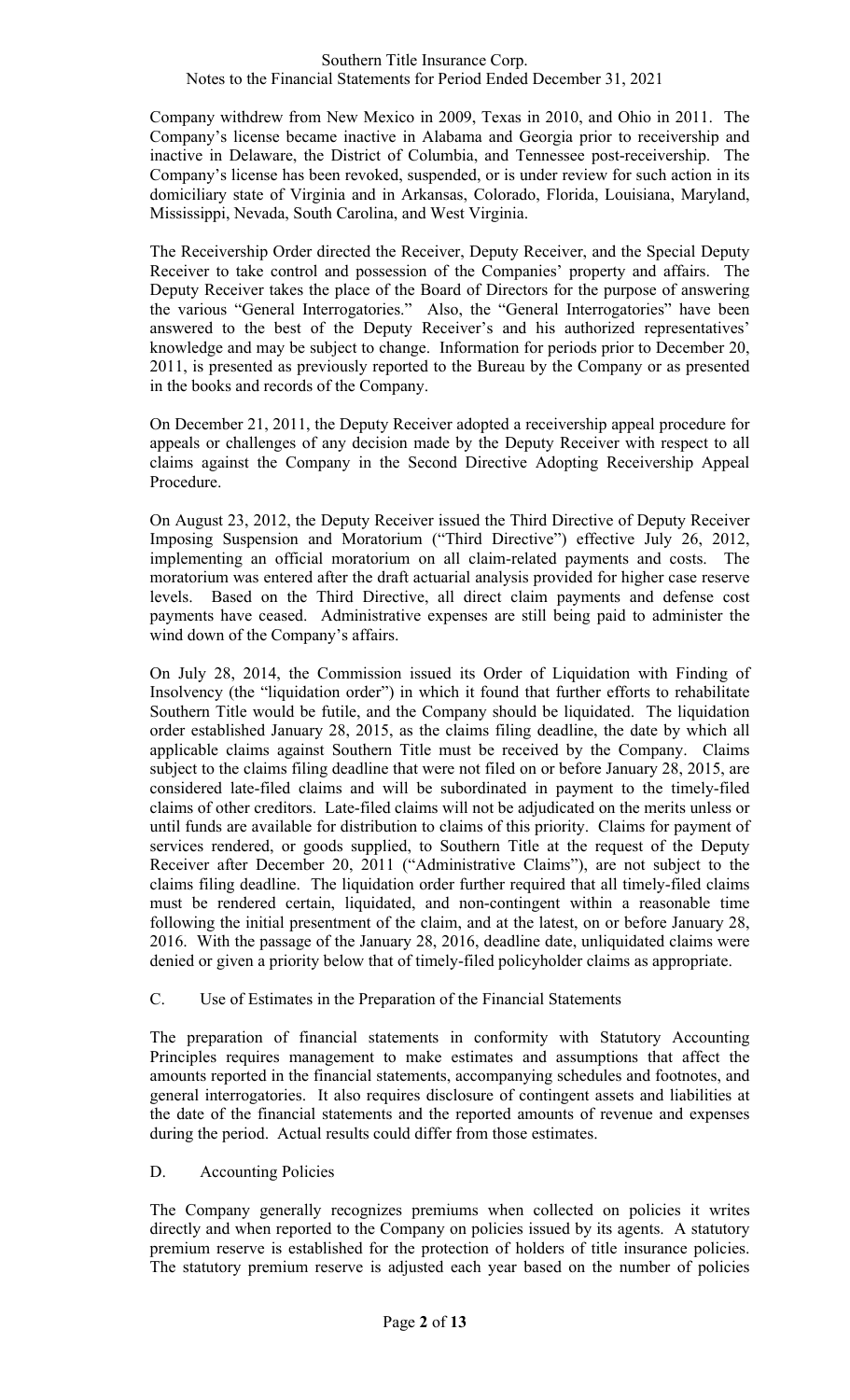issued and the net retained liability under those policies and amortized annually in accordance with a formula prescribed by the Bureau.

In addition, the Company uses the following accounting policies:

- (1) Short-term investments are stated at cost or amortized cost.
- (2) Bonds are stated at amortized cost using the interest method.
- (3) Basis at which loan-backed securities are stated and the adjustment methodology used for each type of security – not applicable.
- (4) The Company owns 100% of the common stock of Southern Title Services, Inc. The stock is valued using the equity method, which was \$0 as of September 30, 2021, and December 31, 2020.
- (5) Unpaid losses and loss adjustment expenses represent estimates of the cost of defending and settling claims which have been reported to the Company. The estimates are based on all information known to the Company and include consideration of all known legal issues. The Receiver believes the amounts are reasonable and adequate in the circumstances; however, due to the nature of the Company's business and the length of time to resolve claims, as claims are settled, the ultimate losses may vary significantly from the estimated amounts included herein. Loss estimates are continually reviewed and modified, and any adjustments are reflected in operations in the period in which they are determined.
- E. Going Concern

Based on management's review of the Company's financials, noting a negative surplus and the receivership status of the Company, we conclude there is substantial doubt about the Company's ability to continue as a going concern for a reasonable period of time beyond the date of the financial statement.

# 2. **ACCOUNTING CHANGES AND CORRECTIONS OF ERRORS – NOT APPLICABLE**

# 3. **BUSINESS COMBINATIONS AND GOODWILL – NOT APPLICABLE**

# 4. **DISCONTINUED OPERATIONS – NOT APPLICABLE**

# 5. **INVESTMENTS**

- A. Loan-backed Securities
	- (1) Prepayment assumptions for single class and multi-class mortgage-backed securities were obtained from broker dealer survey values or internal estimates.
	- (2) Not Applicable.
	- (3) Not Applicable.
	- (4) Not Applicable.
	- (5) Not Applicable.
- B. Restricted Assets

|                         |                    |                    | Ć                      |                      |                     | $\mathfrak b$         |
|-------------------------|--------------------|--------------------|------------------------|----------------------|---------------------|-----------------------|
| <b>Restricted Asset</b> | <b>Total Gross</b> | <b>Total Gross</b> | Increase /             | <b>Total Current</b> | Percentage          | Percentage            |
| Category                | Restricted         | Restricted         | (Decrease)             | Year                 | Gross               | Admitted              |
|                         | from               | from Prior         | $(1 \text{ minus } 2)$ | Admitted             | Restricted to       | Restricted to         |
|                         | Current            | Year               |                        | Restricted           | <b>Total Assets</b> | <b>Total Admitted</b> |
|                         | Year               |                    |                        |                      |                     | Assets                |
| a. Subject to           | \$0                | \$0                | \$0                    | \$0                  | $0\%$               | $0\%$                 |
| contractual obligation  |                    |                    |                        |                      |                     |                       |
| for which liability is  |                    |                    |                        |                      |                     |                       |
| not shown               |                    |                    |                        |                      |                     |                       |
| b. Collateral held      | \$0                | \$0                | \$0                    | \$0                  | $0\%$               | $0\%$                 |
| under security lending  |                    |                    |                        |                      |                     |                       |
| agreements              |                    |                    |                        |                      |                     |                       |
| c. Subject to           | \$0                | \$0                | \$0                    | \$0                  | $0\%$               | $0\%$                 |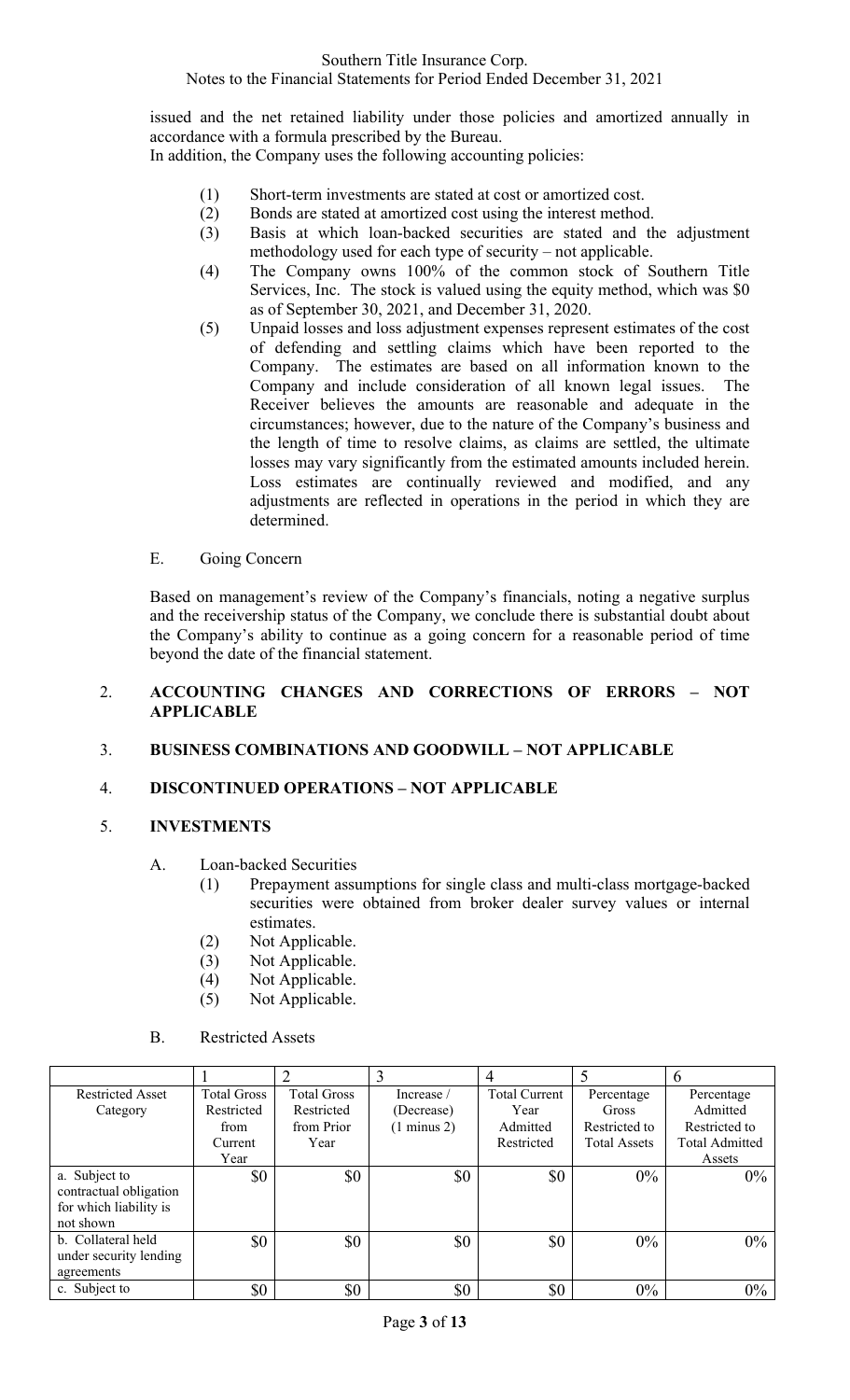Southern Title Insurance Corp. Notes to the Financial Statements for Period Ended December 31, 2021

|                                                                                   | 1                                        | $\overline{2}$                                 | $\overline{3}$                                     | $\overline{4}$                           | 5                                    | 6                                       |
|-----------------------------------------------------------------------------------|------------------------------------------|------------------------------------------------|----------------------------------------------------|------------------------------------------|--------------------------------------|-----------------------------------------|
| <b>Restricted Asset</b><br>Category                                               | <b>Total Gross</b><br>Restricted<br>from | <b>Total Gross</b><br>Restricted<br>from Prior | Increase /<br>(Decrease)<br>$(1 \text{ minus } 2)$ | <b>Total Current</b><br>Year<br>Admitted | Percentage<br>Gross<br>Restricted to | Percentage<br>Admitted<br>Restricted to |
|                                                                                   | Current<br>Year                          | Year                                           |                                                    | Restricted                               | <b>Total Assets</b>                  | <b>Total Admitted</b><br>Assets         |
| repurchase agreements                                                             |                                          |                                                |                                                    |                                          |                                      |                                         |
| d. Subject to reverse<br>repurchase agreements                                    | \$0                                      | \$0                                            | \$0                                                | \$0                                      | 0%                                   | 0%                                      |
| e. Subject to dollar<br>repurchase agreements                                     | \$0                                      | \$0                                            | \$0                                                | \$0                                      | 0%                                   | 0%                                      |
| f. Subject to dollar<br>reverse repurchase<br>agreements                          | \$0                                      | \$0                                            | \$0                                                | \$0                                      | 0%                                   | $0\%$                                   |
| g. Placed under<br>option contracts                                               | \$0                                      | \$0                                            | \$0                                                | \$0                                      | 0%                                   | 0%                                      |
| h. Letter stock or<br>securities restricted as<br>to sale                         | \$0                                      | \$0                                            | \$0                                                | \$0                                      | 0%                                   | 0%                                      |
| i. FHLB capital stock                                                             | \$0                                      | \$0                                            | \$0                                                | \$0                                      | 0%                                   | 0%                                      |
| j. On deposit with<br>states                                                      | \$284,801                                | \$286,682                                      | (\$1,881)                                          | \$284,801                                | 7.08%                                | 7.08%                                   |
| k. On deposit with<br>other regulatory<br>bodies                                  | \$0                                      | \$0                                            | \$0                                                | \$0                                      | 0%                                   | $0\%$                                   |
| 1. Pledged collateral<br>FHLB (including<br>assets backing funding<br>agreements) | \$0                                      | \$0                                            | \$0                                                | \$0                                      | 0%                                   | $0\%$                                   |
| m. Pledged as<br>collateral not captured<br>in other categories                   | \$0                                      | \$0                                            | \$0                                                | \$0                                      | 0%                                   | $0\%$                                   |
| n. Other restricted<br>assets                                                     | \$0                                      | \$0                                            | \$0                                                | \$0                                      | 0%                                   | 0%                                      |
| o. Total Restricted<br>Assets                                                     | \$0                                      | \$0                                            | \$0                                                | \$0                                      | 0%                                   | 0%                                      |

## 6. **JOINT VENTURES, PARTNERSHIPS, AND LIMITED LIABILITY COMPANIES – NOT APPLICABLE**

# 7. **INVESTMENT INCOME**

- A. All investment income due and accrued with amounts that are over ninety (90) days past due are non-admitted and excluded from surplus.
- B. The total amount excluded at September 30, 2021, and December 31, 2020, was \$0.

# 8. **DERIVATIVE INSTRUMENTS – NOT APPLICABLE**

## 9. **INCOME TAXES**

A. Deferred Tax Assets/(Liabilities)

# (1) Components of Net Deferred Tax Asset/(Liability)

|                               | 2021        |         |                      | 2020        |                          |                      | Change                  |                        |                             |
|-------------------------------|-------------|---------|----------------------|-------------|--------------------------|----------------------|-------------------------|------------------------|-----------------------------|
|                               | Ordinary    | Capital | $(Col 1+2)$<br>Total | Ordinary    | Capital                  | $(Col 4+5)$<br>Total | $(Col 1-4)$<br>Ordinary | $(Col 2-5)$<br>Capital | $(Col 7+8)$<br><b>Total</b> |
| (a) Gross deferred taxes      | \$5,021,616 | \$      | \$5,021,616          | \$6,369,227 | \$                       | \$6,369,227          | (\$1,347,611)           | ٠                      | (\$1,347,611)               |
| (b) Statutory valuation       |             |         |                      |             |                          |                      |                         |                        |                             |
| allowance adjustment          |             |         |                      |             |                          |                      |                         |                        |                             |
| (c) Adjusted deferred tax     | 5,021,616   |         | 5,021,616            | 6,369,227   | $\overline{\phantom{a}}$ | 6,369,227            | (1,347,611)             | -                      | (1,347,611)                 |
| assets $(la-lb)$              |             |         |                      |             |                          |                      |                         |                        |                             |
| (d) Deferred tax assets       | 5,013,064   |         | 5,013,064            | 6,358,537   | ۰                        | 6,358,537            | (1,345,473)             | ٠                      | (1,345,473)                 |
| non-admitted                  |             |         |                      |             |                          |                      |                         |                        |                             |
| (e) Subtotal net admitted     | 8,552       |         | 8,552                | 10,690      |                          | 10,690               | (2,138)                 |                        | (2,138)                     |
| deferred tax asset $(1c-1d)$  |             |         |                      |             |                          |                      |                         |                        |                             |
| (f) Deferred tax liabilities  | 8,552       |         | 8,552                | 10,690      |                          | 10,690               | (2,138)                 |                        | (2,138)                     |
| (g) Net admitted deferred tax | ۰           |         |                      |             |                          |                      |                         |                        |                             |
| assets/(net deferred tax      |             |         |                      |             |                          |                      |                         |                        |                             |
| liability) $(1e-1f)$          |             |         |                      |             |                          |                      |                         |                        |                             |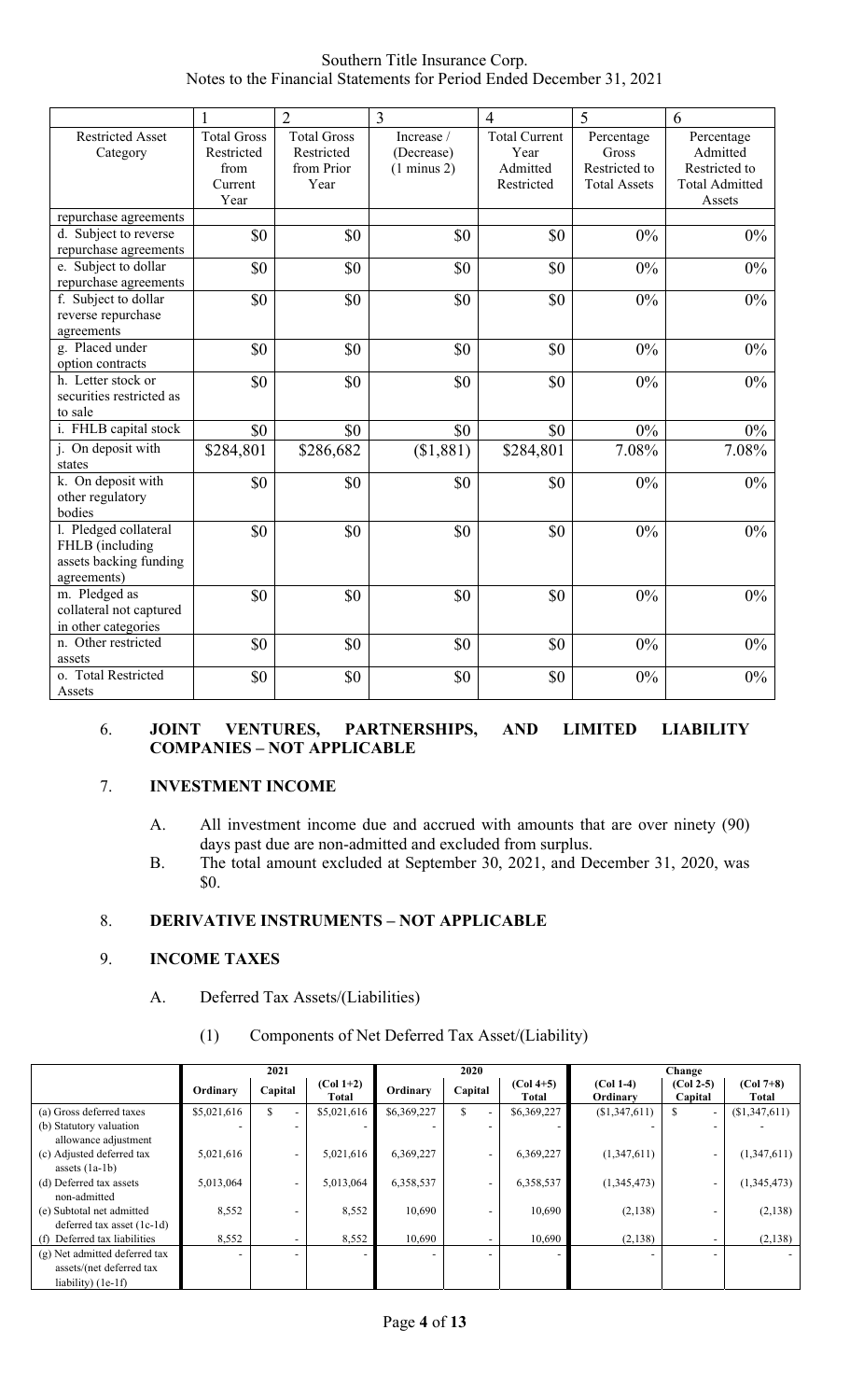# (2) Admission Calculation Components

|                               |          | 2021    |             | 2020     |         |              | Change      |             |              |  |
|-------------------------------|----------|---------|-------------|----------|---------|--------------|-------------|-------------|--------------|--|
|                               | Ordinary | Capital | $(Col 1+2)$ | Ordinary | Capital | $(Col 4+5)$  | $(Col 1-4)$ | $(Col 2-5)$ | $(Col 7+8)$  |  |
|                               |          |         | Total       |          |         | <b>Total</b> | Ordinary    | Capital     | <b>Total</b> |  |
| (a) Federal income taxes paid | \$       | S.      | $\mathbf S$ | S        | \$.     | S            | \$          | \$          | \$           |  |
| in prior years recoverable    |          |         |             |          |         |              |             |             |              |  |
| through loss carrybacks       |          |         |             |          |         |              |             |             |              |  |
| (b) Adjusted gross deferred   |          |         |             |          |         |              |             |             |              |  |
| tax assets expected to be     |          |         |             |          |         |              |             |             |              |  |
| realized (excluding the       |          |         |             |          |         |              |             |             |              |  |
| amount of deferred tax        |          |         |             |          |         |              |             |             |              |  |
| assets from $2(a)$ above)     |          |         |             |          |         |              |             |             |              |  |
| after the application of the  |          |         |             |          |         |              |             |             |              |  |
| threshold limitation. (The    |          |         |             |          |         |              |             |             |              |  |
| lesser of $2(b)(1)$ and       |          |         |             |          |         |              |             |             |              |  |
| $2(b)(2)$ below):             |          |         |             |          |         |              |             |             |              |  |
| 1. Adjusted gross deferred    |          |         |             |          |         |              |             |             |              |  |
| tax assets expected to        |          |         |             |          |         |              |             |             |              |  |
| be realized following         |          |         |             |          |         |              |             |             |              |  |
| the balance sheet date        |          |         |             |          |         |              |             |             |              |  |
| 2. Adjusted gross deferred    |          |         |             |          |         |              |             |             |              |  |
| tax assets allowed per        |          |         |             |          |         |              |             |             |              |  |
| limitation threshold          |          |         |             |          |         |              |             |             |              |  |
| (c) Adjusted gross deferred   |          |         |             |          |         |              |             |             |              |  |
| tax assets (excluding the     |          |         |             |          |         |              |             |             |              |  |
| amount of deferred tax        |          |         |             |          |         |              |             |             |              |  |
| assets from $2(a)$ and $2(b)$ |          |         |             |          |         |              |             |             |              |  |
| above) offset by gross        |          |         |             |          |         |              |             |             |              |  |
| deferred tax liabilities      |          |         |             |          |         |              |             |             |              |  |
| (d) Deferred tax assets       |          |         |             |          |         |              |             |             |              |  |
| admitted as the result of     |          |         |             |          |         |              |             |             |              |  |
| application of SSAP 101.      |          |         |             |          |         |              |             |             |              |  |
| Total $(2(a)+2(b)+2(c))$      |          |         |             |          |         |              |             |             |              |  |

# (3) Other Admissibility Criteria

|                                                                                | 2021            | 2020           |
|--------------------------------------------------------------------------------|-----------------|----------------|
| a. Ratio percentage used to determine recovery period and threshold limitation | (68%)           | (51%)          |
| amount                                                                         |                 |                |
| b. Amount of adjusted capital and surplus used to determine recovery period    | $(\$7,385,106)$ | (\$12,423,498) |
| and threshold limitation in $2(b)(2)$ above                                    |                 |                |

# B. Deferred Tax Liabilities Not Recognized

There are no temporary differences for which deferred tax liabilities are not recognized.

## C. Current and Deferred Income Taxes

#### (1) Current Income Tax

|                                                                                   |     | 12/31/2020 |
|-----------------------------------------------------------------------------------|-----|------------|
| 1. Current year federal tax expense/(benefit)                                     | \$0 | S0         |
| 2. Prior year adjustments                                                         |     |            |
| Other                                                                             |     |            |
| 4. Federal income taxes incurred, gross of<br>capital gains tax expense (benefit) |     |            |
| 5. Less: realized capital gains tax (benefit)                                     |     |            |
| 6. Federal income taxes incurred, net of                                          |     |            |
| capital gains tax expense (benefit)                                               |     |            |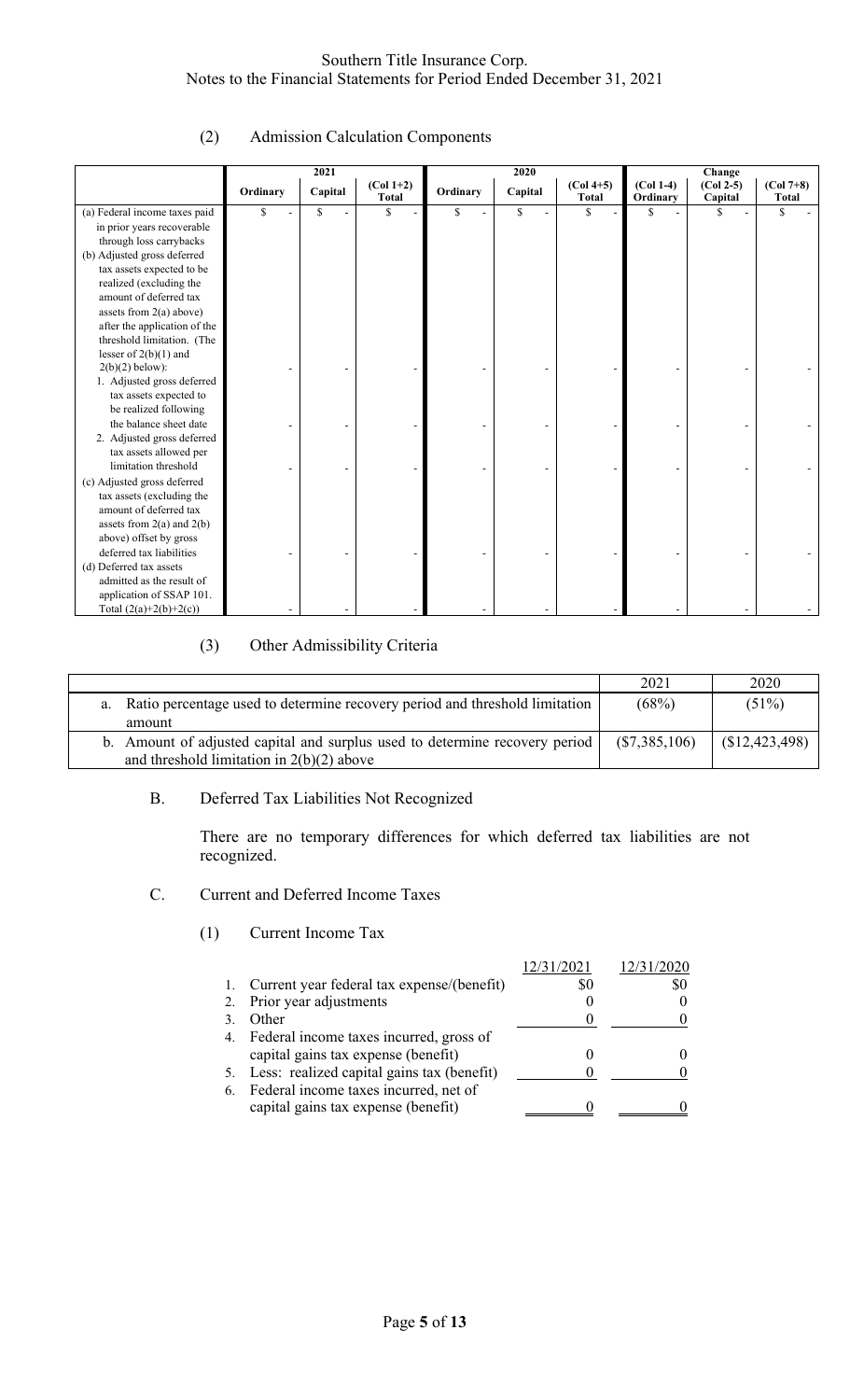## (2) Deferred Tax Asset

|                                                   | 12/31/2021      | 12/31/2020 | <b>Change</b>   |
|---------------------------------------------------|-----------------|------------|-----------------|
| Deferred tax assets:                              |                 |            |                 |
| Loss reserve discounting                          | $(\$2,483,859)$ | \$36,513   | $(\$2,520,372)$ |
| Unearned premium reserve<br>2.                    |                 | 21,910     | (21,910)        |
| Investments<br>3.                                 |                 |            |                 |
| Deferred compensation<br>4.                       |                 |            |                 |
| 5.<br>Other                                       | 7,505,475       | 6,300,114  | 1,205,361       |
| Unrealized (gains) losses<br>6.                   |                 |            |                 |
| Allowance for title plant impairment<br>7.        |                 |            |                 |
| Total deferred tax assets<br>8.                   | 5,021,616       | 6,358,537  | (1, 336, 921)   |
| Non-admitted deferred tax assets<br>9.            | 5,013,064       | 6,358,537  | (1,345,473)     |
| 10. Admitted deferred tax asset                   | 8,552           |            | 8,552           |
| (3)<br>Deferred Tax Liability                     |                 |            |                 |
| Deferred tax liabilities:                         |                 |            |                 |
| Investments                                       |                 |            |                 |
| 2.<br>EDP equipment                               |                 |            |                 |
| <b>Transition Tax</b><br>$\mathcal{E}$            | 8,552           |            | 8,552           |
| Unrealized (gains) losses<br>4.                   |                 |            |                 |
| Allowance for title plant impairment<br>5.        |                 |            |                 |
| Total deferred tax liabilities<br>6.              | 8,522           |            | 8,552           |
| Net admitted deferred tax asset (liability)<br>7. |                 |            |                 |
| Net deferred tax assets<br>8.                     |                 |            |                 |

## (4) Net Deferred Tax Assets

In accordance with SSAP 101, management considered whether any valuation allowance on the deferred tax asset was necessary as of December 31, 2020. Based on total consolidated net income levels in the prior years, it was determined that no valuation allowance is considered necessary for the deferred tax asset.

D. The Company's income tax incurred and change in deferred income tax differs from the amount obtained by applying the federal statutory rate of 21% to income before income taxes as follows:

|    |                                                                     | 12/31/2021  | 12/31/2020 |
|----|---------------------------------------------------------------------|-------------|------------|
| 1. | Federal income taxes incurred, gross of capital gains tax (benefit) | \$          | S          |
|    | Change in deferred income tax (without tax on unrealized            |             |            |
|    | gains and losses)                                                   |             |            |
| 2. | Total federal income tax reported                                   |             |            |
| 3. | Statutory income (loss) before taxes, gross of capital              |             |            |
|    | gains tax (benefit)                                                 | 5,036,792   | 1,321,656  |
|    |                                                                     | 21%         | 21%        |
|    | Expected income tax expense (benefit) at 21% statutory rate         | 1,057,726   | 277,548    |
|    | Increase (decrease) in actual tax reported resulting from:          |             |            |
|    | Goodwill amortization<br>$a_{\cdot}$                                |             |            |
|    | Nondeductible expenses for meals, penalties, and lobbying<br>b.     |             |            |
|    | Deferred tax benefit/(exp) on non-admitted assets<br>$c_{\cdot}$    |             |            |
|    | Discounting on unpaid losses<br>d.                                  |             |            |
|    | Unearned premiums<br>e.                                             |             | (3,187)    |
|    | Travel & entertainment                                              |             |            |
|    | Other<br>g.                                                         | (1,057,726) | (274,361)  |
|    | Current year NOL carry-forward<br>h.                                |             |            |
|    | Total income tax reported<br>1.                                     |             |            |
|    |                                                                     |             |            |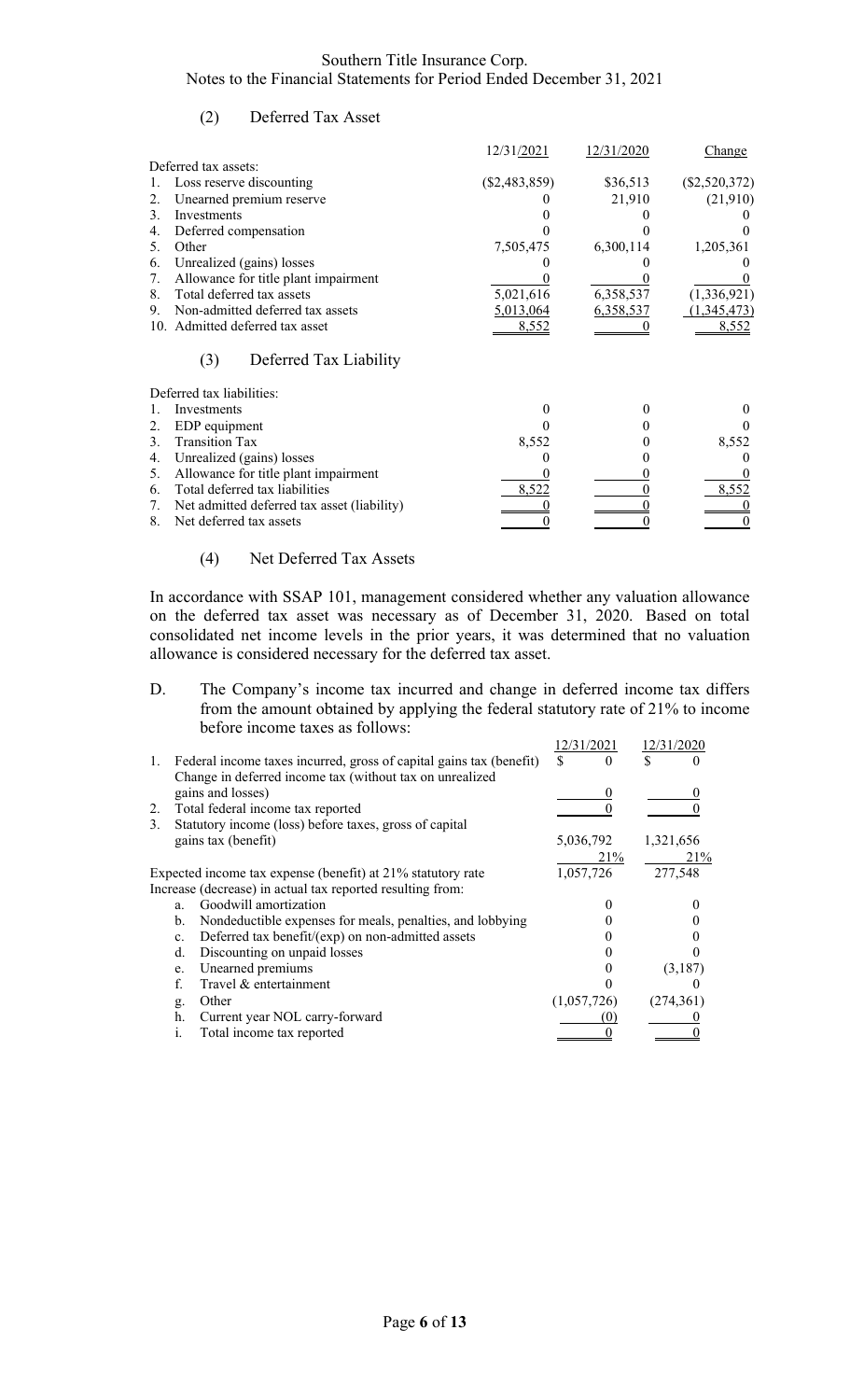- E. Operating loss carry-forward:
	- (1) As of December 31, 2020, the Company reported the following net operating loss carry-forward:

| <b>Tax Year</b> | <b>Loss Sustained</b> | <b>Loss Previously</b> | <b>Loss Remaining</b> |
|-----------------|-----------------------|------------------------|-----------------------|
|                 |                       | <b>Applied</b>         |                       |
| 12/31/09        | \$2,875,066           | \$2,875,066            | \$0                   |
| 12/31/10        | 6,486,495             | 1,924,387              | 4,562,108             |
| 12/31/11        | 12,655,001            |                        | 12,655,001            |
| 12/31/12        | 5,387,082             |                        | 5,387,082             |
| 12/31/13        | 701,761               |                        | 701,761               |
| 12/31/14        | 2,541,622             |                        | 2,541,622             |
| 12/31/15        | 1,409,575             |                        | 1,409,575             |
| 12/31/17        | 1,034,401             |                        | 1,034,401             |
| 12/31/18        | 510,355               |                        | 510,355               |
| <b>TOTALS</b>   |                       |                        | \$28,801,905          |

There are no tax credit carry-forwards available for tax purposes.

(2) The amounts of federal income taxes incurred that are available for recoupment in the event of future net losses are \$0 for 2020 and 2019.

F. Consolidated federal income tax return:

The Company was named in the federal consolidated tax return of ALPS Corporation ("ALPS") and its subsidiaries for the period ending December 31, 2013. ALPS is the parent entity of the consolidated return. In addition to ALPS and the Company, the following subsidiaries were identified in the consolidated federal income tax return:

Attorneys Liability Protection Society, Inc. Peak Investment Management Ltd. First Lawyers Trust ALPS Risk and Insurance Services, Inc. Foundation Services Corporation Investors Southern Corporation Southern Title Agency Corporation Southern Title Services, Inc. Southern Title Abstractors Corporation Glasgow Enterprises Corporation

On December 27, 2012, ALPS, as the parent corporation of this consolidated group, issued a letter purporting to terminate the tax allocation agreement between the various entities effective January 1, 2012. Accordingly, there is currently no agreement for the allocation of income, losses, and tax liabilities for the 2012 and subsequent tax years. Consolidated returns have been filed by ALPS; however, these returns have not included Southern Title's tax information and no compensation or adjustment was provided to Southern Title for its loss carry-forwards, including the one for 2012 that was applied by ALPS to offset its income that year. Although ALPS asserted in its December 27, 2012, letter that it was considering retroactively terminating the tax allocation agreement and filing an application to deconsolidate the group for tax years ended 2011, 2010, and 2009. No such attempt to deconsolidate retroactively has occurred. Southern Title has filed unconsolidated returns for the years 2012 through 2020 to report properly its activities and will continue to do so going forward.

G. Federal or Foreign Federal Income Tax Loss Contingencies

The Company does not have any tax loss contingencies for which it is reasonably possible that the total liability will significantly increase within twelve months of the reporting date.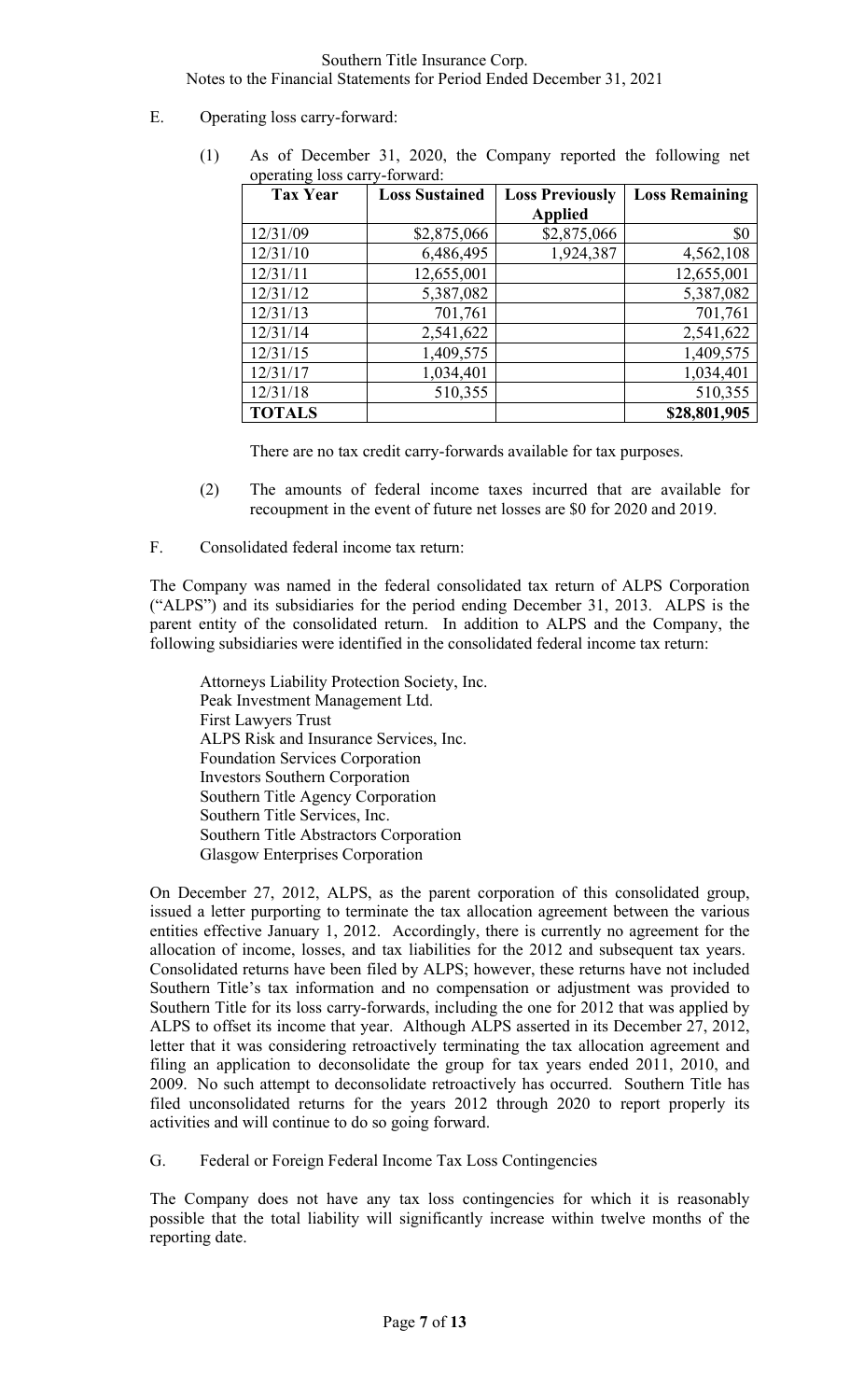## 10. **INFORMATION CONCERNING PARENT, SUBSIDIARIES, AND AFFILIATES**

- A. All outstanding shares of the Company were owned by Investors Southern Corporation ("ISC"), a holding company for the insurance operations domiciled in the Commonwealth of Virginia. All outstanding shares of ISC were owned by ALPS, a holding company domiciled in the state of Montana. ISC subsidiaries Southern Title Agency Corporation and Glasgow Enterprises Corporation were terminated on January 23, 2013. ISC's corporate existence was terminated on February 28, 2013, and Glasgow Enterprises Corporation II was previously terminated in 2001. ALPS turned over all assets of the non-Southern Title ISC subsidiaries to the Company. Southern Title's shares became the property of ALPS on ISC's dissolution. The Company has a wholly-owned subsidiary, Southern Title Services, Inc., which is described in Note 1.D.7. above, and carried in the statutory financial statements at \$0.
- B. The admitted balances due to or from affiliates as of December 31, 2021, and December 31, 2020, amounted to \$0 and \$0 due from affiliates, respectively. The non-admitted balances due from affiliates for these same dates are \$0 and \$0, respectively.
- C. There were no changes in the method of establishing the terms from that used in the preceding period.

## 11. **DEBT – NOT APPLICABLE**

## 12. **RETIREMENT PLANS, DEFERRED COMPENSATION, POST EMPLOYMENT BENEFITS AND COMPENSATED ABSENCES, AND OTHER POST RETIREMENT BENEFIT PLANS – NOT APPLICABLE**

## 13. **CAPITAL AND SURPLUS, DIVIDEND RESTRICTIONS, AND QUASI-REORGANIZATIONS**

The Company has 250,000 shares authorized and 210,320 shares issued and outstanding of its common stock. The Company has no preferred stock.

The Company is subject to certain minimum levels of capital and surplus as required by statutes of the states in which it is authorized to do business. As of November 4, 2011, the Company no longer exceeded all minimum capital requirements.

The maximum amount of dividends which can be paid by insurers domiciled in the Commonwealth of Virginia to shareholders without prior approval of the Commissioner of Insurance is subject to restrictions relating to statutory surplus. Statutory surplus at December 31, 2021 and December 31, 2020, amounted to (\$7,385,106) and (\$12,423,498), respectively. No dividends were paid in 2021 or 2020.

## 14. **CONTINGENCIES**

As discussed in Note 1, the Company was placed in receivership by the Circuit Court of the City of Richmond on December 20, 2011.

The paragraphs that follow provide a summary description of litigation contingencies, litigation, or claims filed by or against the Company.

## A. American National Title ("ANT") Litigation

A total of seventeen claims with documented losses which involve at least an indication of fraud on the part of ANT and ANT-related parties were filed in the receivership. The Company paid \$1,464,212.96 on these ANT and ANT-related claims prior to the receivership and has approved post-receivership claims of \$6,963,093.34. Reserves for ANT-related claims are in excess of \$7.8 million.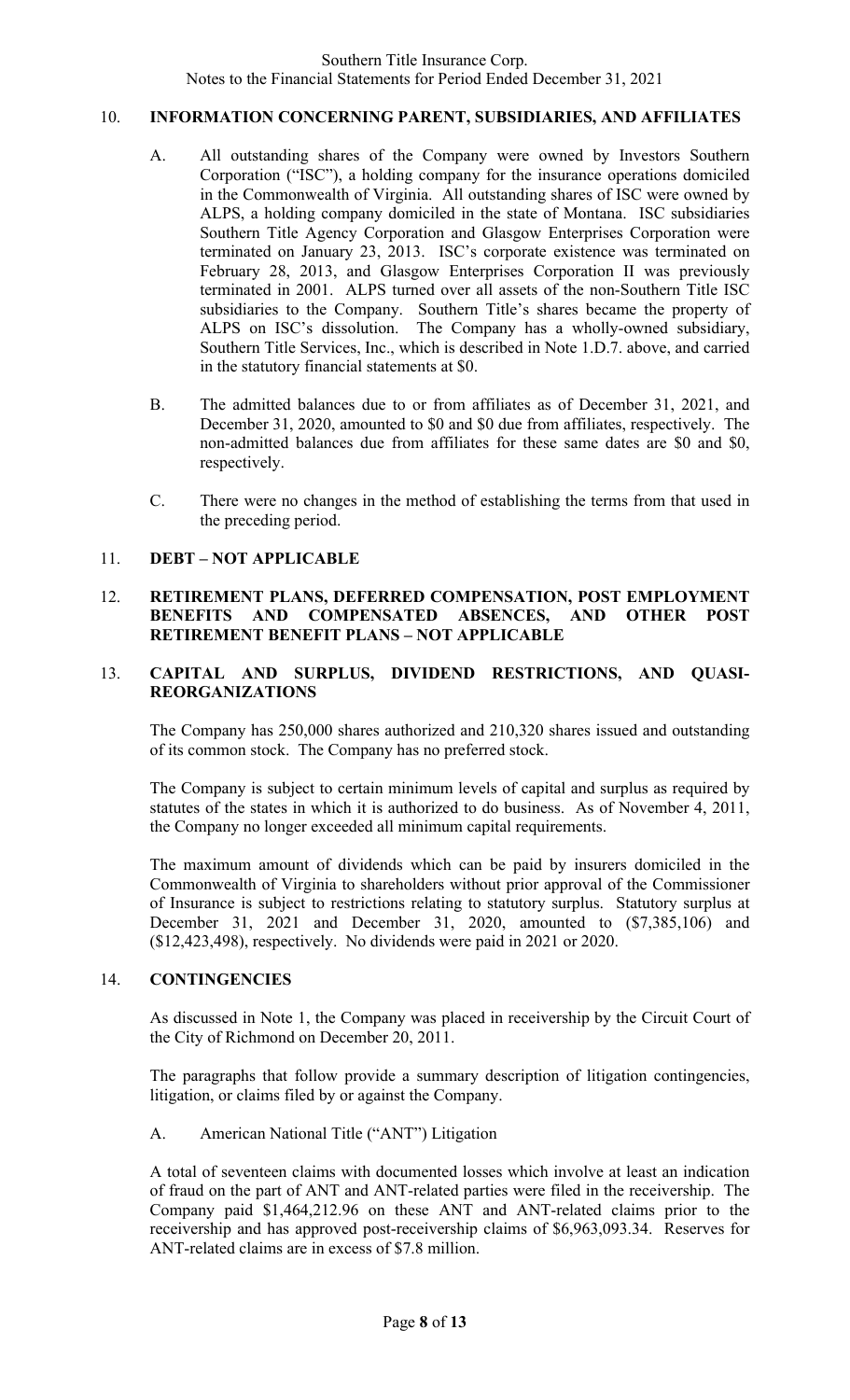Prior to the receivership, there was one pending lawsuit involving ANT and Southern Title. JLE Investors, Inc. filed a lawsuit against Southern Title and ANT alleging fraud and bad faith insurance practices. Various claims in this lawsuit were subsequently settled and the case was severed into three separate lawsuits to facilitate dismissals of the settled portions of the claims. All claims seeking a recovery from Southern Title have been resolved. Southern Title remained in two of these lawsuits to prosecute third-party claims against an ANT-related actor until year-end 2019.

On September 8, 2015, an involuntary petition under Chapter 7 of the Bankruptcy Code was filed for Syed Rizwan Mohiuddin, the principal of ANT, in the United States Bankruptcy Court, Southern District of Texas, Houston Division, Case No. 15-34752. On October 7, 2015, an order for relief was entered in the bankruptcy proceeding. An adversary proceeding was initiated by Southern Title in this bankruptcy proceeding on July 1, 2016, and a judgment was returned in Southern Title's favor on May 12, 2017.

On December 17, 2018, the court noticed it had obtained certain assets for distribution to creditors. Southern Title's proof of claim was filed on March 8, 2019, for the amount awarded in the adversary proceeding.

On August 19, 2019, the bankruptcy Trustee settled with Mr. Mohiuddin at mediation, and the settlement was approved by the bankruptcy court on October 7, 2019. On September 23, 2021, the Trustee filed his final report, therein proposing how the estate's funds should be distributed to its creditors, including Southern Title. On October 18, 2021, the Trustee filed an amended final report. The court issued an amended order approving the Trustee's application for compensation and expenses on November 9, 2021. On November 16, 2021, Southern Title received a distribution from the estate.

The Deputy Receiver for Southern Title filed a lawsuit against an individual that had been a partner of Syed Rizwan Mohiuddin in various corporations, and had personally guaranteed performance under a promissory note arising from one of the fraudulent closings performed by ANT. Southern Title obtained a judgment in an amount sufficient to recover the balance due under the promissory note on October 2, 2017. The defendant appealed the judgment. The appeal was dismissed after the parties agreed to compromise the judgment. Performance of the underlying compromise payout agreement was completed on May 5, 2021, and the case was closed on August 23, 2021.

On July 11, 2018, the United States of America filed a five-count indictment against Syed Rizwan Mohiuddin, and asserted various asset forfeiture claims. Trial is currently scheduled to take place April 25, 2022. Most of the court's docket activity concerns sealed events. One count of the indictment is related to the fraud perpetrated on Southern Title. On September 28, 2018, Southern Title delivered a victim impact statement to the United States Attorney's Office, and asserted a claim for restitution.

B. Recoupment Actions

As of December 31, 2021, there were thirteen open recoupment claims of the Company. Of these, two involved ongoing litigation or judicial proceedings.

## C. Proof of Claim Process and Appeals

As described in Note 1, on December 20, 2011, the Deputy Receiver established a receivership appeal procedure for the review of all decisions and claim determinations made by the Company or the Deputy Receiver. On or about January 26, 2012, the Deputy Receiver made proof of claim forms and instructions available for use by all parties that wanted to assert claims against the Company. The liquidation order set January 28, 2015, as the claim filing deadline, by which all applicable claims against Southern Title had to be received by the Company. Claims subject to the claims filing deadline that were not filed on or before January 28, 2015, are considered late-filed claims and subordinated in payment to the timely-filed claims of other creditors. Latefiled claims will not be adjudicated on the merits unless or until funds are available for distribution to claims of this priority. Claims for payment of services rendered, or goods supplied, to Southern Title at the request of the Deputy Receiver after December 20,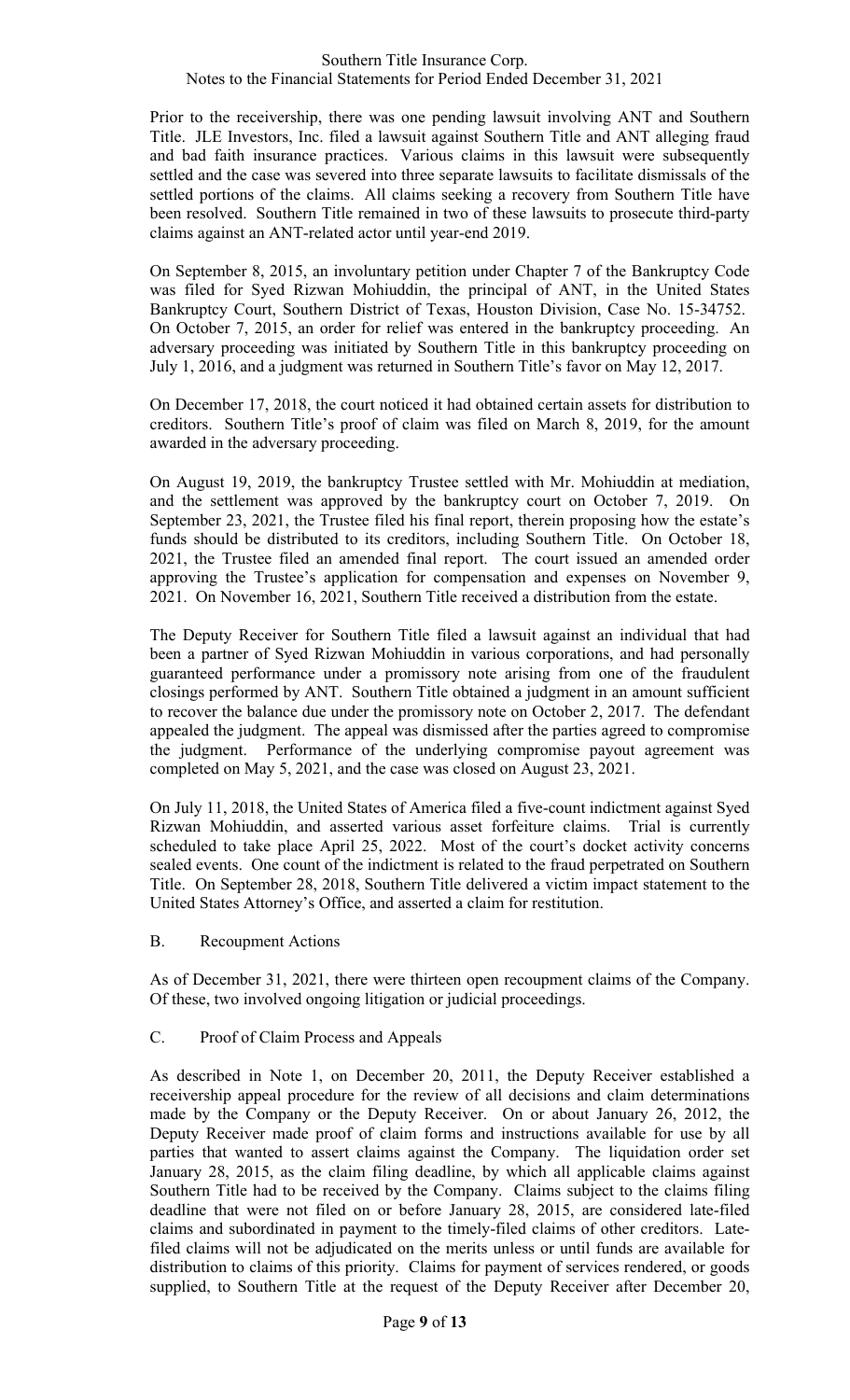2011, are not subject to the claims filing deadline. The liquidation order further required that all timely-filed claims were to be rendered certain, liquidated, and non-contingent within a reasonable time following the initial presentment of the claim, or by January 28, 2016.

From the inception of the receivership through December 31, 2021, thirty-four of the claim determinations and six of the claim priority determinations were appealed. As of December 31, 2021, determinations of appeal had been issued in all but two of those appeals. One appeal was deemed automatically denied and the other was withdrawn prior to the issuance of a determination of appeal. No appeals were pending before the Commission on December 31, 2021.

## D. Litigation Against the Company

There is one case pending against the Company. On January 2, 2012, the Deputy Receiver sent a notice of receivership to all local counsel and requested that those counsel file a notice of receivership and seek stays of pending litigation. As of December 31, 2014, all actions against the Company have been stayed, dismissed, or otherwise inactive. The Plaintiff in the one remaining pending case against the Company has refused to dismiss the case despite having obtained, without appeal, an approved policyholder claim in the receivership. Any potential loss attributable to these actions is reflected in related claims reserves. In December, discussions were held with opposing counsel seeking to resolve the claim, and such efforts continue.

E. Asset Recovery Litigation

## Southern Title v. Clear Title Insurance, Inc., et al.

In 2005, Southern Title and Clear Title Insurance, Inc. ("Clear Title"), entered into an Issuing Agency Contract, which made Clear Title a policy-issuing agent for Southern Title in Florida. Clear Title's principals executed personal guarantees. Clear Title issued a policy of title insurance and failed to account for a prior lien, and on April 2, 2012, Southern Title asserted various claims against Clear Title and others to recover damages related to the transaction.

On February 1, 2017, a default judgment was entered against Clear Title Insurance, Inc., summary judgment was entered against one guarantor, and partial summary judgment was entered against the other. On August 20, 2020, a suggestion of death was filed for one of Clear Title's principals.

On October 14, 2020, Southern Title filed a motion to substitute the deceased principal's estate as a defendant in his stead.

## 15. **LEASES – NOT APPLICABLE**

## 16. **INFORMATION ABOUT FINANCIAL INSTRUMENTS WITH OFF-BALANCE SHEET RISK AND FINANCIAL INSTRUMENTS WITH CONCENTRATIONS OF CREDIT RISK – NOT APPLICABLE**

- 17. **SALE, TRANSFER AND SERVICING OF FINANCIAL ASSETS, AND EXTINGUISHMENTS OF LIABILITIES – NOT APPLICABLE**
- 18. **GAIN OR LOSS TO THE REPORTING ENTITY FROM UNINSURED PLANS AND THE UNINSURED PORTION OF PARTIALLY INSURED PLANS – NOT APPLICABLE**
- 19. **DIRECT PREMIUMS WRITTEN/PRODUCED BY MANAGING GENERAL AGENTS/THIRD-PARTY ADMINISTRATORS – NOT APPLICABLE**
- 20. **FAIR VALUE MEASUREMENTS**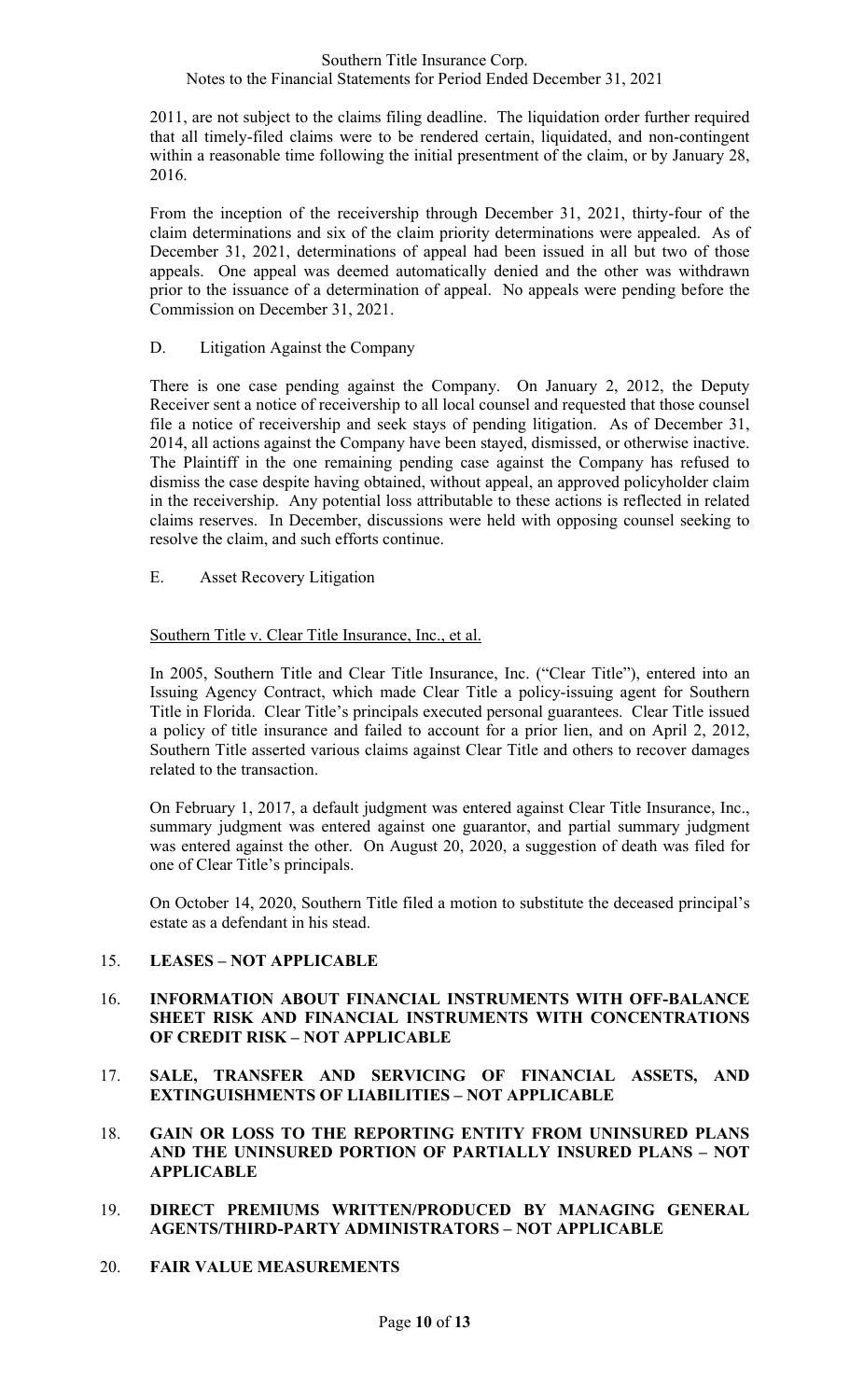- A. Inputs used for Assets and Liabilities Measured and Reported at Fair Value
	- (1) The Company has categorized its assets and liabilities that are reported on the balance sheet at fair value into the three-level fair value hierarchy as reflected in the table below. The three-level hierarchy is based on the degree of subjectivity inherent in the valuation method by which fair value was determined. The three levels are defined as follows:

 Level 1 – Quoted Prices in Active Markets for Identical Assets and Liabilities: The Company has no assets or liabilities measured at fair value in this category.

 Level 2 – Significant Other Observable Inputs: This category, for items measured at fair value on a recurring basis, includes real estate and other invested assets which are not exchange traded. The estimated fair values of some of these items were determined by an independent appraiser using observable inputs and subsequent sales prices.

 Level 3 – Significant Unobservable Inputs: The Company has no assets or liabilities measured at fair value in this category.

| <b>Description</b>                          | <b>Level 1</b> | <b>Level 2</b> | Level 3 | <b>Net Asset</b><br>Value<br>(NAV) | <b>Total</b>       |
|---------------------------------------------|----------------|----------------|---------|------------------------------------|--------------------|
| Assets on balance sheet at fair value       |                |                |         |                                    |                    |
| <b>Bonds</b>                                | \$327,294      | \$3,034        |         |                                    | \$330,328          |
| <b>Stocks</b>                               |                | 2,574,433      |         |                                    | 2,574,433          |
| <b>Cash and Cash Equivalents</b>            | 1,074,520      |                | ۰       | -                                  | 1,074,520          |
| Total assets on balance sheet at fair value | \$1,401,814    | \$2,577,467    | ۰       |                                    | <u>\$3,979,281</u> |

At the end of each reporting period, the Company evaluates whether or not any event has occurred, or circumstances have changed, that would cause an instrument to be transferred between levels. At this time, there have been no transfers between levels.

- (2) Rollforward of Level 3 Items Not Applicable
- (3) Policy on Transfers Into and Out of Level 3 At the end of each reporting period, the Company evaluates whether or not any event has occurred, or circumstances have changed, that would cause an instrument to be transferred into or out of Level 3. During the current year, no transfers into or out of Level 3 were required.
- B. Other Fair Value Disclosures Not Applicable
- C. Fair Values for all Financial Instruments by Levels 1, 2, and 3 The table below reflects the fair values and admitted values of all admitted assets and liabilities that are financial instruments. The fair values are also categorized into the three-level hierarchy as described above in Note 20.A.

| <b>Type of Financial</b><br>Aggregate<br><b>Fair Value</b><br>Instrument | Admitted<br>Assets | Level 1 | <b>Level 2</b> | $\scriptstyle\pm$ evel 3 | <b>Net Asset</b><br>Value<br>(NAV) | <b>Not</b><br><b>Practicable</b><br>(Carrving)<br><b>Value</b> ) |
|--------------------------------------------------------------------------|--------------------|---------|----------------|--------------------------|------------------------------------|------------------------------------------------------------------|
|--------------------------------------------------------------------------|--------------------|---------|----------------|--------------------------|------------------------------------|------------------------------------------------------------------|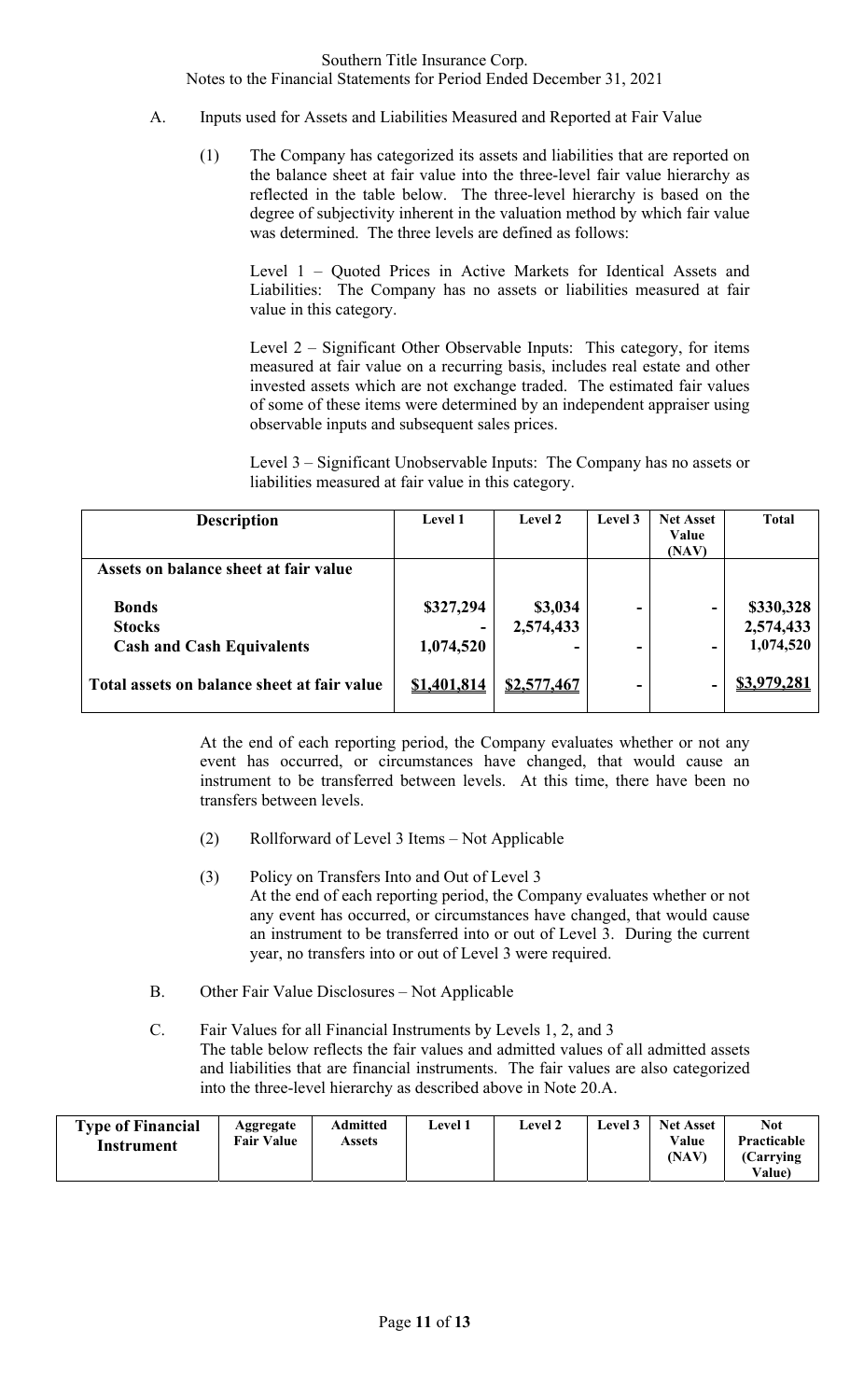| <b>Financial Instruments</b><br><b>Assets</b><br><b>Bonds</b><br><b>Stocks</b><br><b>Cash and Cash</b> | \$330,328<br>2,574,432<br>1,074,520 | \$287,520<br>2,603,763<br>1,074,520 | \$284,801<br>-<br>1,074,520 | \$2,719<br>2,603,763 | ۰<br>- | -<br>- | ۰<br>۰. |
|--------------------------------------------------------------------------------------------------------|-------------------------------------|-------------------------------------|-----------------------------|----------------------|--------|--------|---------|
| <b>Equivalents</b>                                                                                     |                                     |                                     |                             |                      | -      | ۰.     | ۰.      |
|                                                                                                        |                                     |                                     |                             |                      | -      | -      | ۰.      |
| <b>Total Assets</b>                                                                                    | \$3,979,280                         | \$3,965,803                         | \$1,359,321                 | \$2,606,482          | -      | -      | ۰.      |
|                                                                                                        |                                     |                                     |                             |                      |        |        |         |

D. Not Practicable to Estimate Fair Values – Not Applicable

## 21. **OTHER ITEMS**

The following amounts were not represented in the financial statements as of September 30, 2021, as they represent segregated funds held for others:

Cash deposits of \$126,392, were not reported in the financial statements as of December 31, 2021, as these deposits represented funds held in an escrow account.

The liquidation order allowed the Deputy Receiver to use assets equal to the value of the unearned premium reserves ("UPR"), as measured on the receivership date, to consummate contracts of reinsurance to pay all policyholder claims; however, if no such contracts of reinsurance are effectuated, then such assets are to be distributed according to the order of preference in Section 38.2-4613C of the Virginia Insurance Code ("Code"). It was determined that the UPR equaled \$9,974,279 on the receivership date.

As funds are used for the designated purposes, the liquidation order authorized that the financial statements of the Company should report the declining UPR balance as the initial amount less a designated percentage of the amount of any distribution or payment made in accordance with Section 38.2-4613 of the Code. Non-UPR assets of the Company may be used in accordance with Section 38.2-1509 of the Code, and since both Code provisions allow for payment of the costs and expenses of administration, as well as the payment of policyholder claims, such costs and expenses will be allocated between UPR and non-UPR assets in the proportion that those assets bear to the value of all estate assets.

At December 31, 2011, total admitted assets were \$15,605,758, of which 63.91% are UPR assets and 36.09% are non-UPR assets. The costs of administration have been allocated each year in accordance with these percentages.

## 22. **EVENTS SUBSEQUENT**

## A. 14/A. Contingencies/American National Title ("ANT") Litigation

On February 9, 2022, Syed Rizwan Mohiuddin's bankruptcy was closed without granting him a discharge. Accordingly, Southern Title retains a valid judgment against Mr. Mohiuddin for the remainder of the amount of the original judgment less amounts paid by the Trustee, plus interest.

## E. **REINSURANCE – NO CHANGE**

## F. **CHANGE IN INCURRED LOSSES AND LOSS ADJUSTMENT EXPENSES**

As of December 31, 2021, and December 31, 2020, known claims reserves were \$0.000 and \$12.002 million, respectively. The decrease in the known claim reserves is due to the company no longer having known claim reserves. As mentioned in Note 1, a claims filing deadline was established and has passed. A liability has been set up on the books to record the amount due to approved, timely filed policyholder claims.